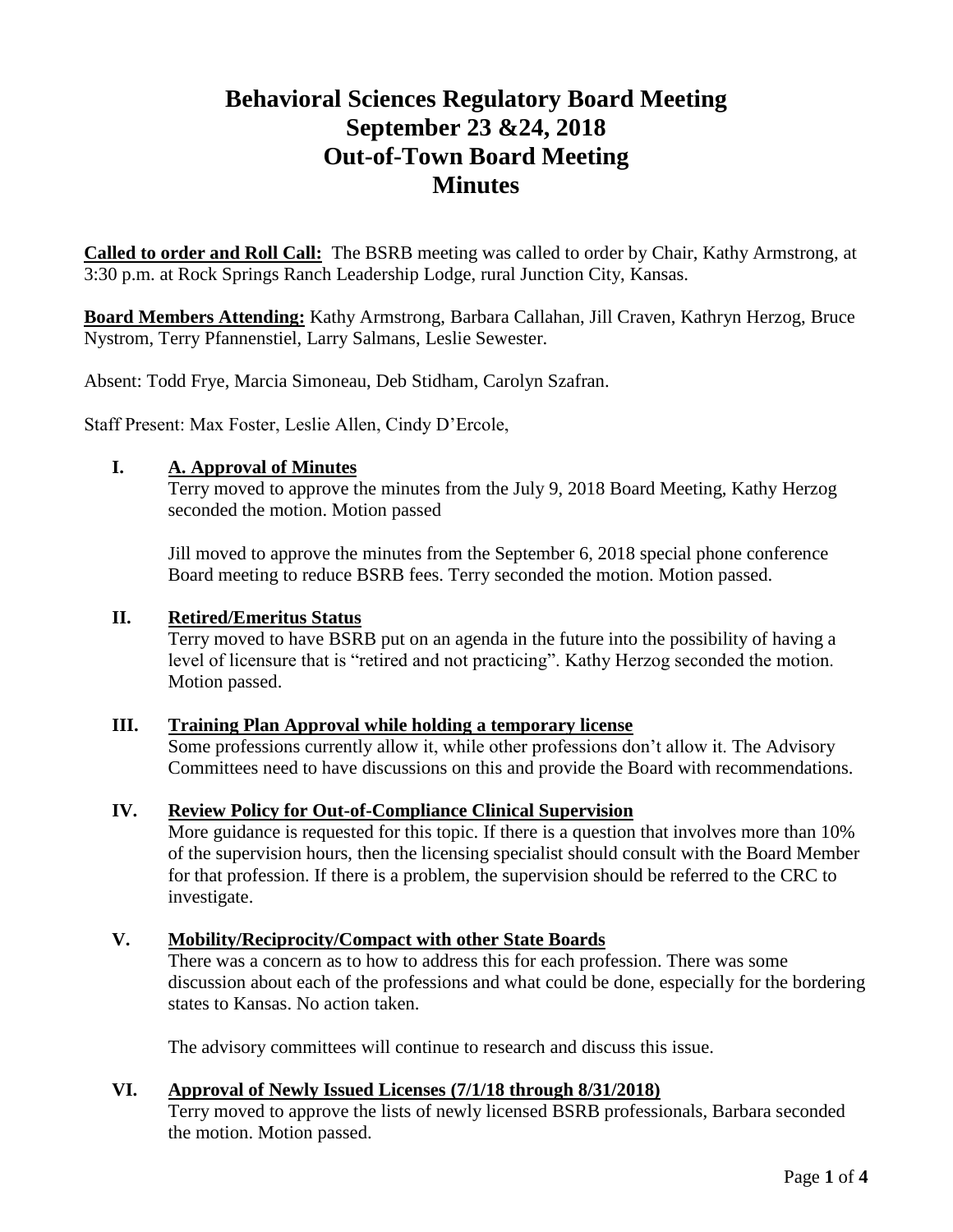## **2020 & 2021 Budget Request and Fee Fund Analysis**

There was an in-depth discussion on the BSRB budget.

### **VII. Adjournment of Board Meeting**

Jill moved to adjourn the meeting on Sunday, Leslie seconded the motion. Motion passed. The meeting was adjourned at 5 p.m.

## **VIII. Reconvene Board Meeting**

Meeting was reconvened at 8:45 by Chair Kathy Armstrong. All Board members were present except Carolyn Szafran.

Staff members present were Max Foster, Leslie Allen and Cindy D'Ercole Legal Counsel present was Jan Arndt, Assistant Attorney General.

#### **IX. Legislative Agenda for the 2019 Session**

Items for the upcoming session will be finalized at the November Board Meeting. Some of the items discussed were

- 1. Clinical Supervisor training required for Social Workers
- 2. Mobility/Reciprocity with other state licensing boards
- 3. Length of temporary license more consistency is needed across all professions. Kathy Herzog moved to extend the temporary license to one year for all professions, Leslie Sewester seconded the motion. Motion passed. This item will be added to the legislative agenda.
- 4. Max will explore the 10% fees that are currently submitted to the state general budget and will talk with other agencies.

# **X. Retired License Certificate**

Until the Board completes their review of statutes to create an inactive/retires status, staff sought board approval for placing "Retired" on wall certificate.

Terry moved to have the word "Retired" placed on the wall certificates of licensees that retire and request this certificate. Marcia seconded. Motion passed.

# **XI. Relationships with Other Professional Associations**

It is very important that BSRB maintains open communication with the professional associations such as ASWB, NBCC, APA, etc.

# **XII. "Under the Direction" Definition**

This definition of "under the direction" is vague and causes confusion for licensees receiving direction and those providing the direction. The Board discussed language changes that might help clarify the requirements of those providing direction.

Todd moved to remove the statutory reference to, "under the direction" and replace it with "under supervision." Different types of supervision can then be defined in regulations. Leslie Sewester seconded the motion. Motion passed.

#### **XIII. BSRB Policy – Disciplinary Actions on the website**

There was discussion on this topic, but no action was taken.

#### **XIV. Recess for lunch 11:45 a.m.**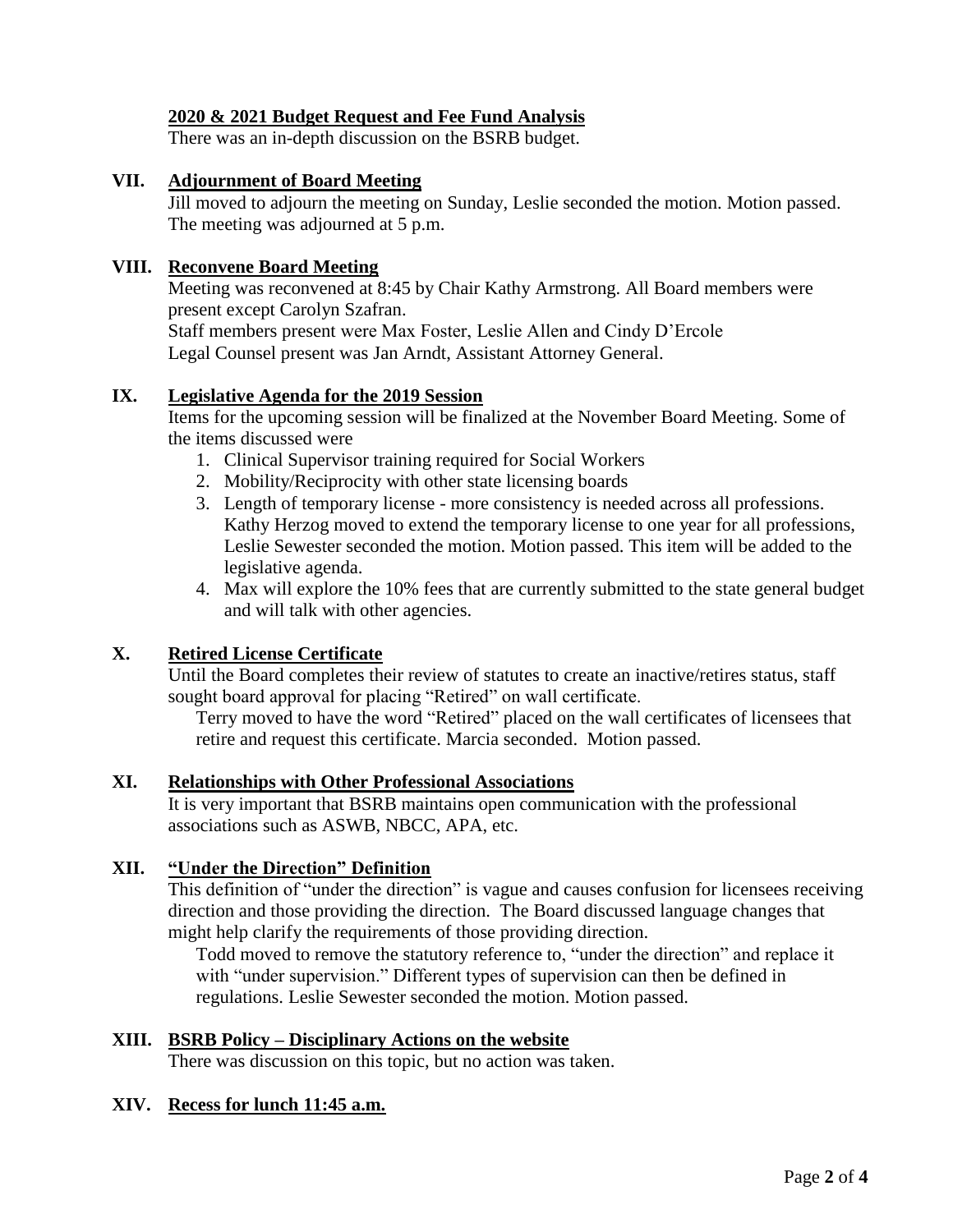## **XV. Meeting reconvened at 1:15 p.m.**

#### **XVI. Regular Session**

**C. Public Comments** - None

#### **D. Executive Director's Report**

- Travel policy for Board members
- Budget (recap)
- New BSRB database
- Presentations to various universities
- Educational Roundtable discussions in October
- CRC prioritization
- Computer virus

#### **F. Staff Report**

Leslie Allen stated that there was a Licensing Hearing scheduled for October 8, 2018 for a license which has been denied.

#### **G. Complaint Review Committee Report – Terry Pfannenstiel, Chair**

Terry reported that the CRC had 2 meetings since the last Board Meeting. In the August Meeting there were 19 cases reviewed:

3 CAOs/SPOs

- 2 Proposed diversions
- 3 Stays of suspension
- 2 Public censures
- 7 Cases were dismissed
- 3 Cautionary letters were sent

In the September Meeting there were 5 cases reviewed:

- 2 CAOs/SPOs
- 1 Suspension
- 1 Public censure
- 1 Case dismissed

#### **H. Professions Reports**

**Psychology** – Barb Callahan reported the Advisory Committee met on August 21, 2018. They discussed an inter-state compact and accreditation issues.

**Social Work** – Marcia Simoneau reported that the Advisory Committee met on July 11, 2018. The committee prioritized the finalization of the clinical supervision manual. They also discussed reciprocity with other states.

**Professional Counseling** – Todd reported that the committee met on July 16, 2018. The committee has been reviewing university self-studies for compliance with the BSRB regulations.